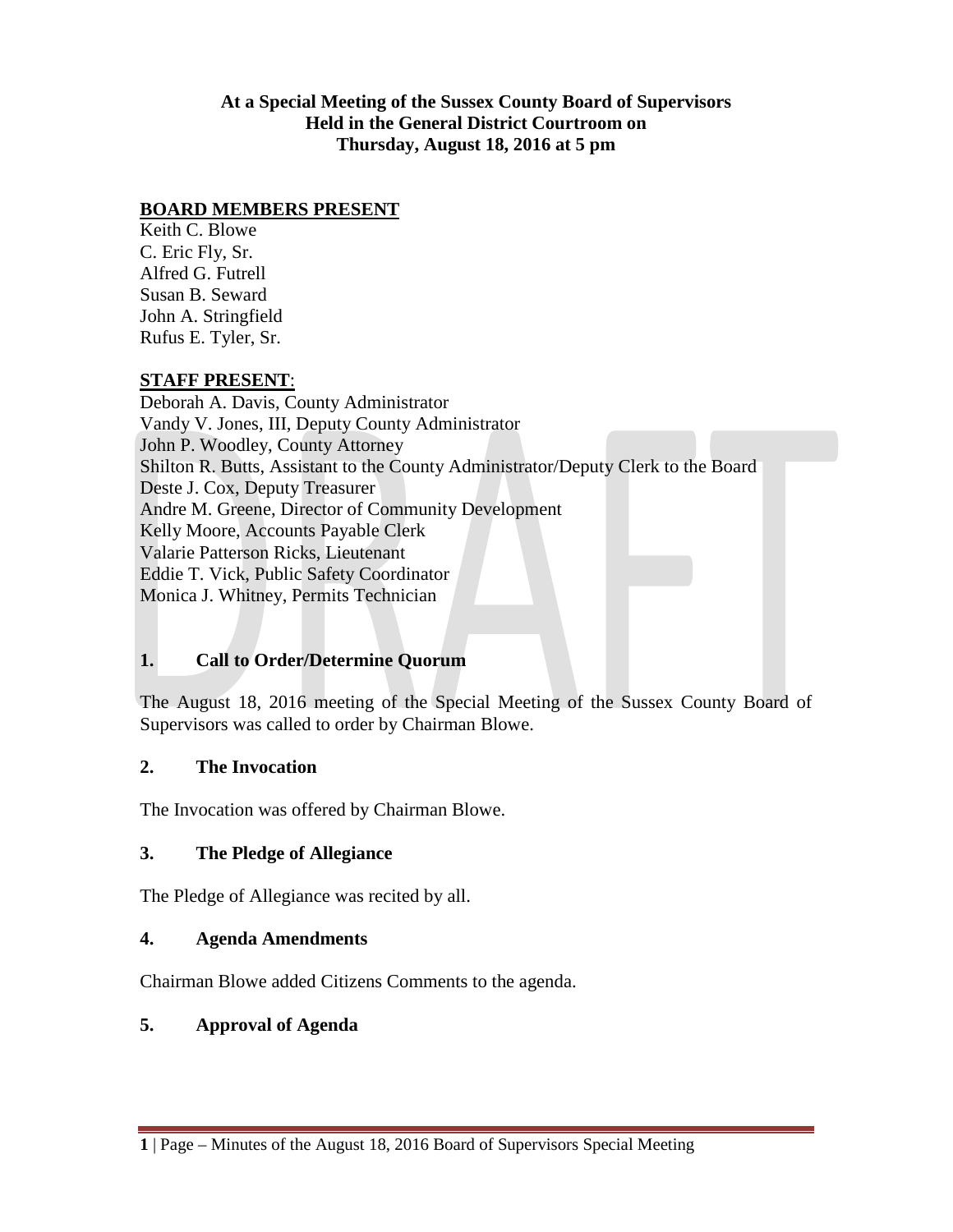ON MOTION OF SUPERVISOR SEWARD, seconded by SUPERVISOR FUTRELL and carried: RESOLVED that the Sussex County Board of Supervisors hereby approves the August 18, 2016 special meeting agenda adding Citizens' Comments to the agenda. Voting aye: Supervisors Blowe, Fly, Futrell, Seward, Tyler Voting nay: none Absent during vote: Supervisor Stringfield

# **6. Closed Session**

Supervisor Fly made the motion, seconded by Supervisor Seward to enter closed session to seek legal consultation from the county attorney regarding the radio communication system. Chairman Blowe questioned whether the Board could enter Closed Session. County Attorney Woodley clarified that as long the closed session item was regarding the item on the agenda, the Board could enter Closed Session.

ON MOTION OF SUPERVISOR FLY, seconded by SUPERVISOR SEWARD and carried: RESOLVED that the Sussex County Board of Supervisors hereby enters Closed Session to seek legal consultation from county attorney regarding the radio communication system.

Voting aye: Supervisors Blowe, Fly, Futrell, Seward, Tyler Voting nay: none Absent during vote: Supervisor Stringfield

# **7. Return to Open Session/Certification**

ON MOTION OF SUPERVISOR SEWARD, seconded by SUPERVISOR TYLER and carried: RESOLVED that the Sussex County Board of Supervisors hereby return to Open Session; and,

FURTHER RESOLVED that the Sussex County Board of Supervisors hereby approves adoption of resolution for certification, to-wit:

WHEREAS, that the Sussex County Board of Supervisors convened a Closed Meeting on this date pursuant to an affirmative recorded vote in accordance with the provisions of the Virginia Freedom of Information Act; and

WHEREAS, Section 2.2-3712 of the Code of Virginia, as amended, requires a certification by the Board that such Closed Meeting was conducted inconformity with Virginia law.

NOW THEREFORE BE IT RESOLVED that the Board of Supervisors hereby certifies that, to the best of each member's knowledge (i) only public business matters lawfully exempted from Open Meeting requirements by Virginia law were discussed in the Closed Meeting to which this certification resolution applies, and (ii) only such public business matters as were identified in the motion convening the Closed Meeting were heard discussed or considered.

Voting aye: Supervisors Blowe, Fly, Futrell, Seward, Tyler Voting nay: none

**<sup>2</sup>** | Page – Minutes of the August 18, 2016 Board of Supervisors Special Meeting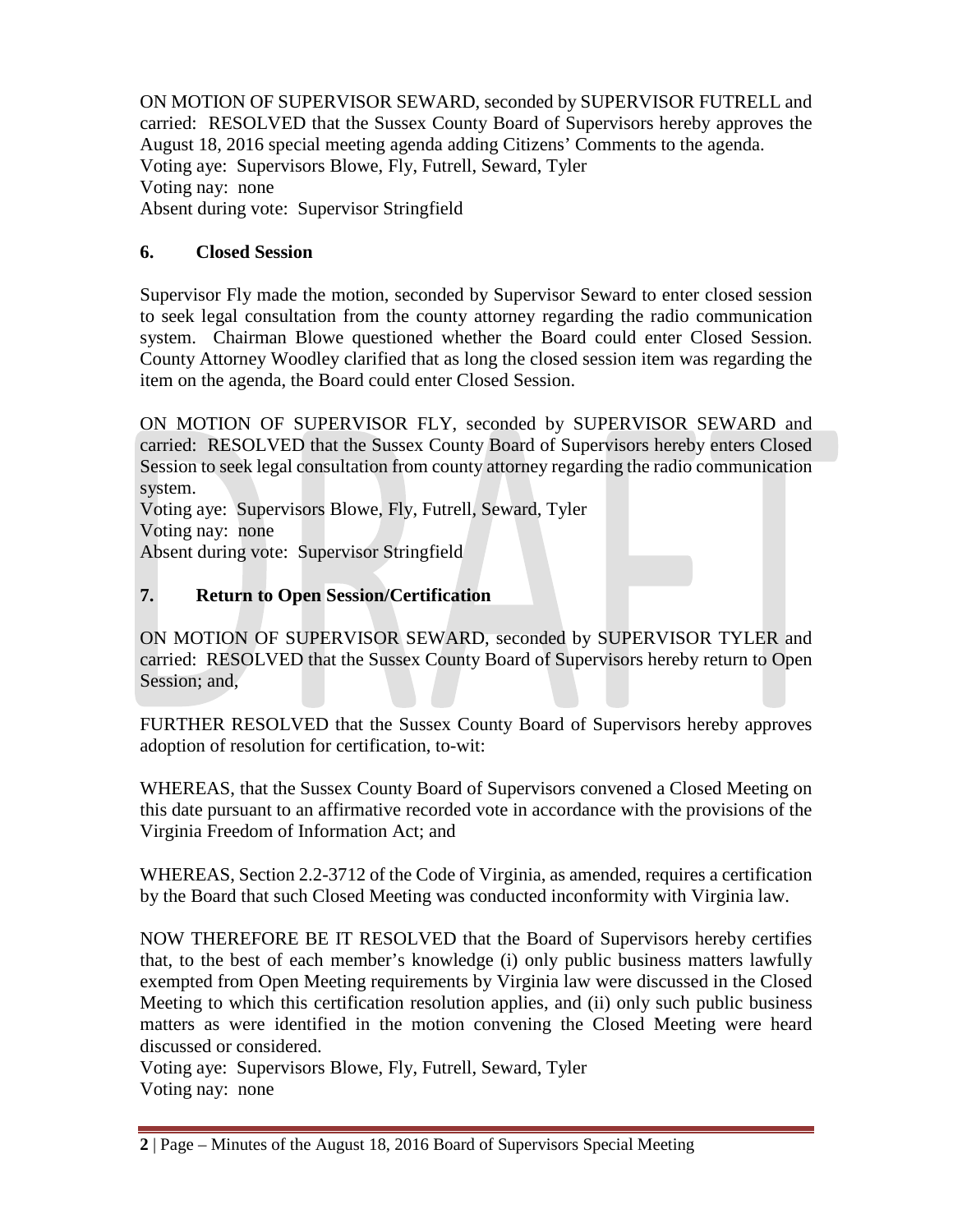Absent during vote: Supervisor Stringfield

# **8. Communication System Discussion/Status**

Mr. Eddie T. Vick, Public Safety Coordinator, provided brief background information and an update of the radio communication system.

Mr. Vick advised that in 2011, the County was notified that the backbone of the current system was obsolete. The manufacturer no longer supported the system. Parts were no longer available. The Board approved staff to contract with Federal Engineering (FE) to conduct studies to determine what the best possible solution to address the radio communication system needed. Two (2) studies were conducted by Federal Engineering (FE) – the Department of Corrections (DOC) system and the STARS system (Virginia State Police).

The Board approved the County staff to pursue the DOC system. Since DOC had already procured the system, the County could just "build out" its capability for the County's use.

There was discussion by the Board in reference to the selection of the DOC system versus the STARS system (Virginia State Police). Mr. Richard Martin, Federal Engineering, basically advised that one system had more capacity and coverage. Mr. Vick also advised that no other jurisdiction was on the STARS system at the time, although one (1) had just joined recently. Mr. Vick stated that the system required P25, Phase II; the STARS system wasn't Phase II at the time.

Mr. Vick stated that the Board requested the County to look at the STARS system again. He stated that it would cost the County \$10,000.00 more to look at it a second time and take several months.

Members of the Board were concerned with why the County was being charged an additional \$10,000.00 for a project that was already being worked on by Federal Engineering as consultants. Mr. Martin advised that he could not state any specifics because he didn't have documentation; however, Federal Engineering did study the STARS system again to see if they could make it work. He stated that the state didn't want to move forward with this project. There was no frequency to build out the system. The system was a process of a slow upgrade. It also did not offer any autonomy for the County.

Task Order 3 allowed Federal Engineering to begin the process of developing the County's specification and procurement strategies and negotiation of the best and final offer (BAFO) contract with the Harris Corporation. (Harris Corporation is the radio vendor for the DOC system.) Federal Engineering negotiated with the Harris Corporation on the County's behalf.

Mr. Vick stated that after receiving the BAFO from Harris Corporation in December 2014, he found some discrepancies. One of the discrepancies was there were more radios than the actual number used. There were fifty (50) additional radios and a different model used. Old data from 2003 had been used in the BAFO. There were also several items that were

**<sup>3</sup>** | Page – Minutes of the August 18, 2016 Board of Supervisors Special Meeting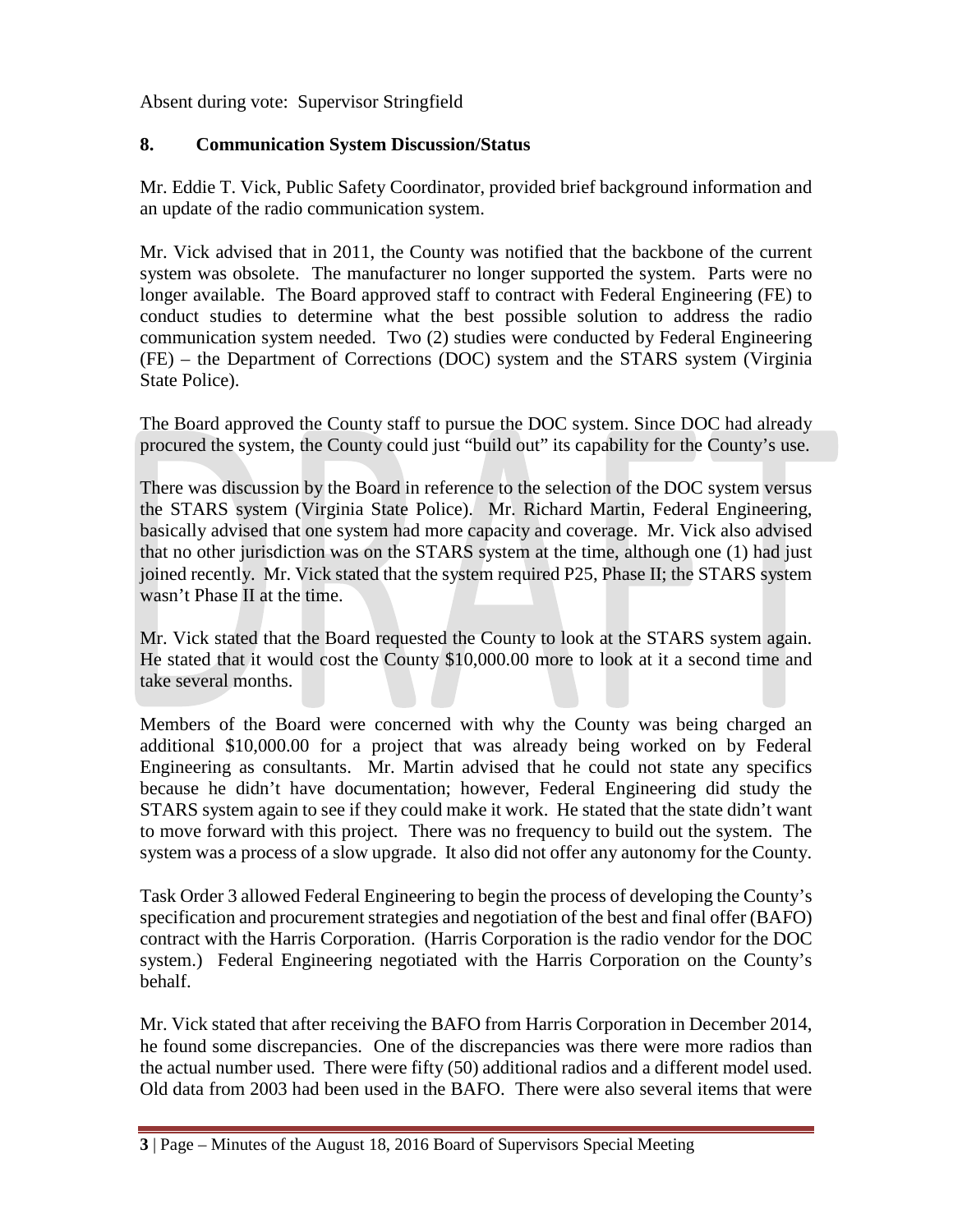not included that needed to be addressed before the funding was approved by the Board. Mr. Vick stated that a memo was sent to the County Administrator and Mr. T. Robertson Blount, the Finance Director at the time, with the updated information. (The discrepancies are noted in a memo included in the Board packet.)

Mr. Vick stated that the Finance Department couldn't find any the documentation where there had been any money appropriated for Task Order 3. The County Administrator signed the order and returned it to Federal Engineering to begin the work. Since the money was appropriated, the invoices from Federal Engineering were being paid from the \$2,000,000.00 that was set aside for the radio system project in the FY2014/2015 budget. This condition created a shortfall of \$100,000.00.

There was concern from the Board of when the County was notified of the cost of the towers. (Mr. Vick advised that Harris Corporation was responsible for overseeing the structural analysis of the tower.) Mr. Greg Strader of Harris Corporation stated that Harris Corporation received the report dated April 29, 2016 from the engineering firm. He stated that it was at this point, the findings were discussed with Mr. Vick to see if the County wanted to take thenext step to look at doing a modification design—what would it take to strengthen the tower. Mr. Strader stated that they were given clearance to talk to the engineering firm on a strengthening design. Mr. Strader received the Modification Design Report from the Engineering firm June 2, 2016. The report was taken to a tower company. The tower company advised that the modification design the engineering firm provided could not be done. Mr. Strader stated that it is recommended to build a new tower. He stated the estimated cost for a Self-Supporting tower would cost approximately \$325,000.00; a Guyed Tower would cost approximately \$200,000.00.

In summary, Mr. Vick stated that work will continue to be done at the other sites. Mr. Vick estimates that this project will take about six (6) months. Mr. Vick stated that the current radio system is failing. He should be able to provide a close cost in a couple of days. He advised that money has been spent. A lot of the equipment is in the warehouse. There are a couple items that hasn't been done.

Mr. Vick wanted to go on record stating "we've already gone way pass, overdue on what is need to do here. I encourage you not to do this. Because there is no Plan B. There is no way to overcome this. There are no more parts; there is no more fixing to this system than we have".

*The Radio Communication System background information is included in the Board packet for the August18, 2016 regular Board of Supervisors meeting.*

*Mr. Stringfield entered at 6:40 p.m.*

# **9. Citizens' Comments**

Comments were heard from Milton Moore (Wakefield District) regarding letting the old tower pay for the new tower instead of tearing down the old tower.